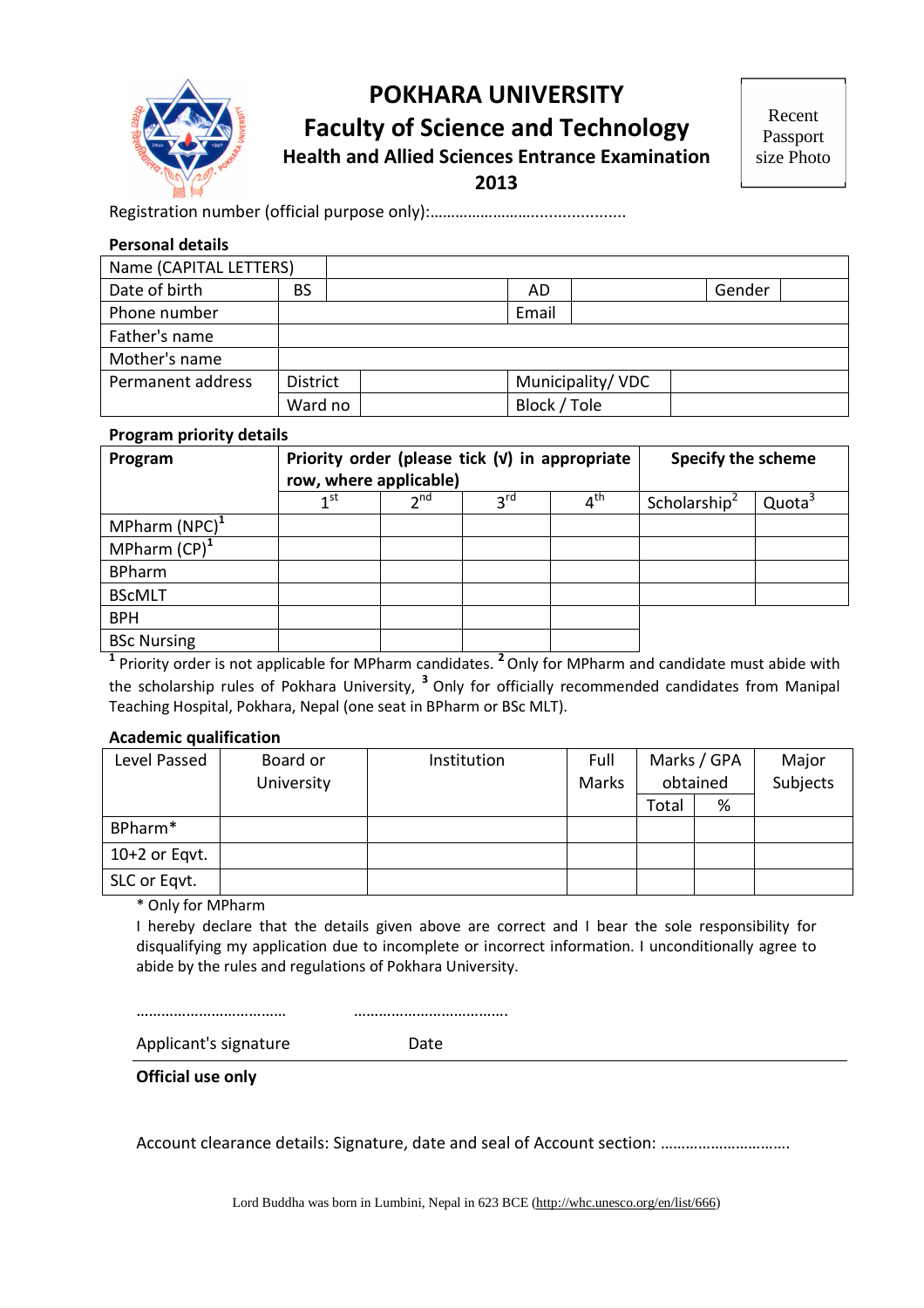

## **POKHARA UNIVERSITY Faculty of Science and Technology Health and Allied Sciences Entrance Examination 2013**

## **Entrance card**

Registration number (official purpose only):……………………...

| Name (CAPITAL LETTERS)     |                                                        |  |                  |  |        |
|----------------------------|--------------------------------------------------------|--|------------------|--|--------|
| Date of birth              | BS                                                     |  | AD               |  | Gender |
| Phone number               |                                                        |  | Email            |  |        |
| Father's name              |                                                        |  |                  |  |        |
| Mother's name              |                                                        |  |                  |  |        |
| Permanent address          | <b>District</b>                                        |  | Municipality/VDC |  |        |
|                            | Ward                                                   |  | Block / Tole     |  |        |
| Date of examination        | October 1, 2013 (Ashoj 15, 2070)                       |  |                  |  |        |
| <b>Time of examination</b> | Health and Allied Sciences: 15:00-17:00                |  |                  |  |        |
| <b>Exam center</b>         | Faculty of Science and Technology, Lekhnath -12, Kaski |  |                  |  |        |

| Applicant's signature | Date |               |
|-----------------------|------|---------------|
|                       |      |               |
|                       |      |               |
|                       |      |               |
| Authorized signature  | Date | Official seal |
|                       |      |               |

#### **Instructions to the applicant**

- 1. Applicant will NOT be allowed to enter into the examination hall without valid admission card. In case of losing original admission card, a provisional card will be issued if applied with with NRs. 250 and a recent photograph before an hour of exam commencement.
- 2. Candidate must arrive at the examination hall before 15 MINUTES of the commencement of examination.
- 3. Candidate will NOT be allowed to enter the examination hall after 15 MINUTES of the commencement of examination time.
- 4. Candidate MUST follow the assigned seat plan in the examination hall.
- 5. Any form of misconduct or incriminating activities found during or after examination shall result in the CANCELLATION of his/her entrance examination without any warning.
- 6. Candidate is STRICTLY PROHIBITED to bring any kind of **mobile phone, camera, programmable calculator or other memory devices** in the examination hall.